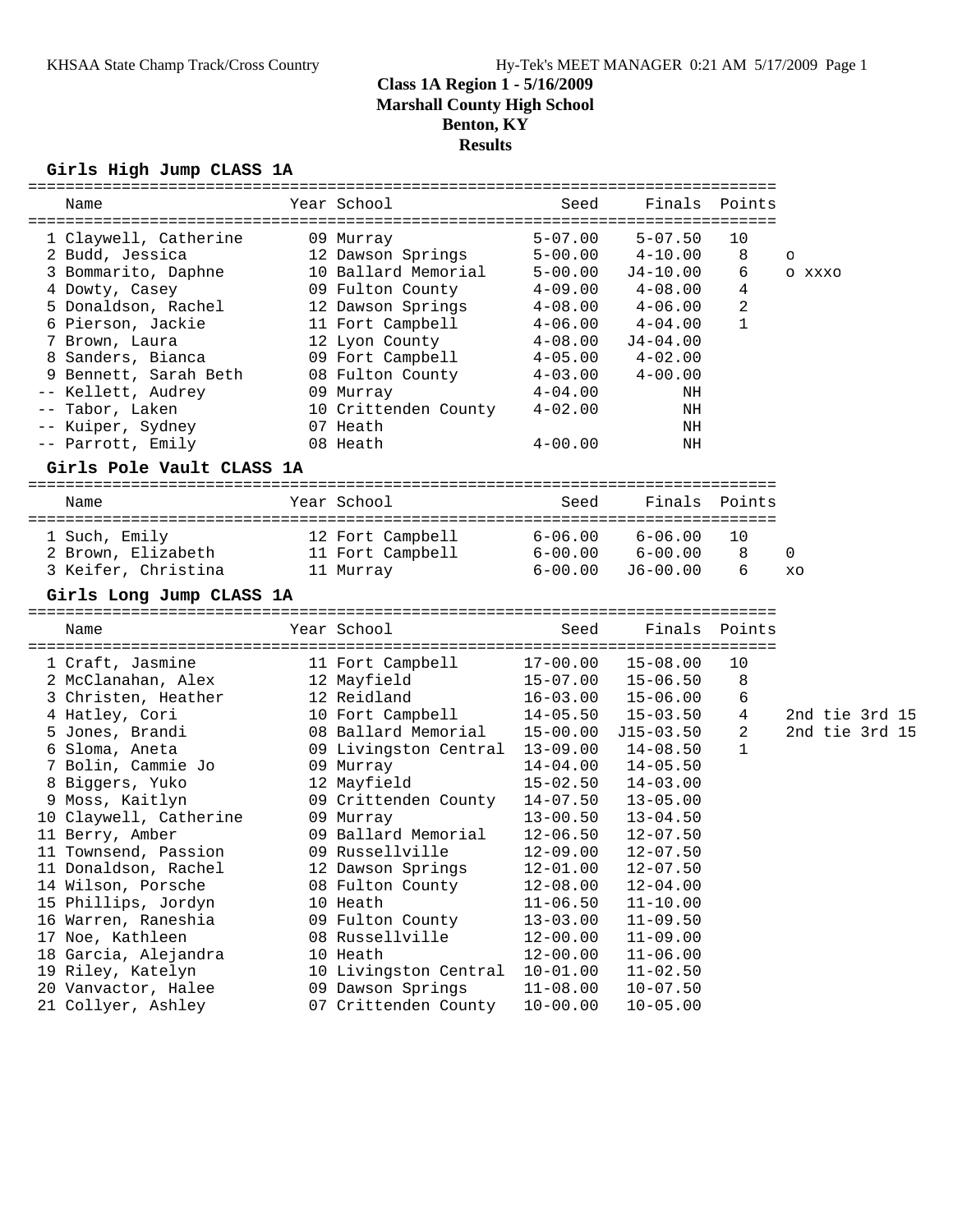### **Girls Triple Jump CLASS 1A**

| ==========<br>Name<br>-------------------------------------- |            | Year School                   | Seed                         | Finals                       | Points         |
|--------------------------------------------------------------|------------|-------------------------------|------------------------------|------------------------------|----------------|
| 1 Craft, Jasmine<br>2 Claywell, Catherine                    |            | 11 Fort Campbell<br>09 Murray | $34 - 05.00$<br>$32 - 00.50$ | $33 - 05.50$<br>$31 - 11.00$ | 10<br>8        |
| 3 Dowty, Casey                                               |            | 09 Fulton County              | $32 - 01.00$                 | $30 - 11.00$                 | 6              |
| 4 Jones, Brandi                                              |            | 08 Ballard Memorial           | $31 - 03.00$                 | $30 - 00.00$                 | 4              |
| 5 Hubbard, Britney                                           |            | 12 Mayfield                   | $30 - 06.75$                 | $28 - 10.50$                 | $\overline{a}$ |
| 6 Donaldson, Rachel                                          |            | 12 Dawson Springs             | $27 - 02.75$                 | $27 - 07.25$                 | $\mathbf{1}$   |
| 7 Kellett, Audrey                                            |            | 09 Murray                     | $25 - 01.50$                 | $27 - 00.75$                 |                |
| 8 Hunt, Lauren                                               |            | 10 Crittenden County          | $29 - 11.50$                 | $25 - 08.00$                 |                |
| 9 Berry, Amber                                               |            | 09 Ballard Memorial           |                              | $23 - 09.50$                 |                |
| 9 Kitchens, Kayla                                            |            | 10 Livingston Central         | $22 - 08.00$                 | $23 - 09.50$                 |                |
| 11 Vanvactor, Halee                                          |            | 09 Dawson Springs             | $22 - 05.50$                 | $22 - 08.50$                 |                |
| 12 Collyer, Ashley                                           |            | 07 Crittenden County          | $21 - 08.00$                 | $22 - 04.00$                 |                |
| 13 Farr, Madison                                             |            | 08 Heath                      | $19 - 02.50$                 | $19 - 00.75$                 |                |
| -- Barrow, Curtice                                           |            | 09 Fort Campbell              | $27 - 06.00$                 | FOUL                         |                |
| Girls Shot Put CLASS 1A                                      |            | --------------------------    |                              |                              |                |
| Name                                                         |            | Year School                   | Seed                         | Finals                       | Points         |
| ======================                                       | ========== | ------------                  | ===============              |                              |                |
| 1 Freeman, Hallie                                            |            | 12 Lyon County                | $30 - 05.00$                 | $30 - 01.25$                 | 10             |
| 2 Dean, Deanna                                               |            | 12 Fulton County              | $32 - 09.00$                 | $29 - 10.00$                 | 8              |
| 3 Sanders, Kathryn                                           |            | 09 Livingston Central         | $27 - 04.00$                 | $28 - 00.50$                 | 6              |
| 4 Patterson, Talyce                                          |            | 09 Reidland                   |                              | $26 - 05.50$                 | $\overline{4}$ |
| 5 Hubbard, Britney                                           |            | 12 Mayfield                   | $27 - 04.00$                 | $26 - 01.25$                 | $\overline{a}$ |
| 6 Myers, Mallie                                              |            | 08 Ballard Memorial           | $26 - 08.00$                 | $24 - 07.00$                 | $\mathbf{1}$   |
| 7 Lassiter, Rachel                                           |            | 08 Fort Campbell              | $27 - 06.00$                 | $24 - 05.00$                 |                |
| 8 Burch, Elisabeth                                           |            | 10 Reidland                   |                              | $24 - 02.00$                 |                |
| 9 Hartley, Kayla                                             |            | 10 Livingston Central         | $22 - 05.00$                 | $23 - 08.00$                 |                |
| 10 McConnell, Kaylin                                         |            | 08 Crittenden County          | $21 - 07.00$                 | $22 - 04.00$                 |                |
| 10 Mckinney, Shae                                            |            | 12 Murray                     | $23 - 02.00$                 | $22 - 04.00$                 |                |
| 12 Harmon, Ebony                                             |            | 10 Mayfield                   | $29 - 01.00$                 | $22 - 00.50$                 |                |
| 13 Newcom, Katelyn                                           |            | 10 Crittenden County          | $25 - 05.00$                 | $22 - 00.00$                 |                |
| 14 Myrick, Kaitlyn                                           |            | 10 Heath                      | $26 - 08.00$                 | $21 - 05.25$                 |                |
| 15 Austin, Porshia                                           |            | 11 Fort Campbell              | $24 - 09.00$                 | $20 - 09.00$                 |                |
| 16 Crider, Samantha                                          |            | 10 Dawson Springs             | $22 - 10.50$                 | $20 - 08.50$                 |                |
| 17 Reece, Alyssa                                             |            | 08 Dawson Springs             | $18 - 08.00$                 | $19 - 09.50$                 |                |
| 18 Worrell, Alex                                             |            | 10 Ballard Memorial           | $21 - 01.00$                 | $19 - 03.00$                 |                |
| 19 Renfrow, Marissa                                          |            | 10 Heath                      | $18 - 00.00$                 | $13 - 02.00$                 |                |
| Girls Discus Throw CLASS 1A                                  |            |                               |                              |                              |                |
| Name                                                         |            | Year School                   | Seed                         | Finals                       | Points         |
|                                                              |            |                               |                              |                              |                |
| 1 Dean, Deanna                                               |            | 12 Fulton County              | $95 - 11$                    | $95 - 01$                    | 10             |
| 2 Freeman, Hallie                                            |            | 12 Lyon County                | $97 - 07$                    | $90 - 08$                    | 8              |
| 3 Lassiter, Rachel                                           |            | 08 Fort Campbell              | $85 - 00$                    | $86 - 08$                    | 6              |
| 4 Crider, Samantha                                           |            | 10 Dawson Springs             | 74-10                        | $74 - 05$                    | 4              |
| 5 Sanders, Kathryn                                           |            | 09 Livingston Central         | 74-11                        | $74 - 00$                    | 2              |
| 6 Myers, Mallie                                              |            | 08 Ballard Memorial           | $80 - 00$                    | $73 - 08$                    | $\mathbf{1}$   |
| 7 Faggart, Jaymee                                            |            | 11 Fort Campbell              | $77 - 09$                    | $70 - 05$                    |                |
| 8 Croft, JoAnna                                              |            | 10 Livingston Central         | $88 - 09$                    | $69 - 10$                    |                |
|                                                              |            |                               | $65 - 04$                    | $65 - 09$                    |                |
| 9 Mckinney, Shae                                             |            | 12 Murray                     |                              |                              |                |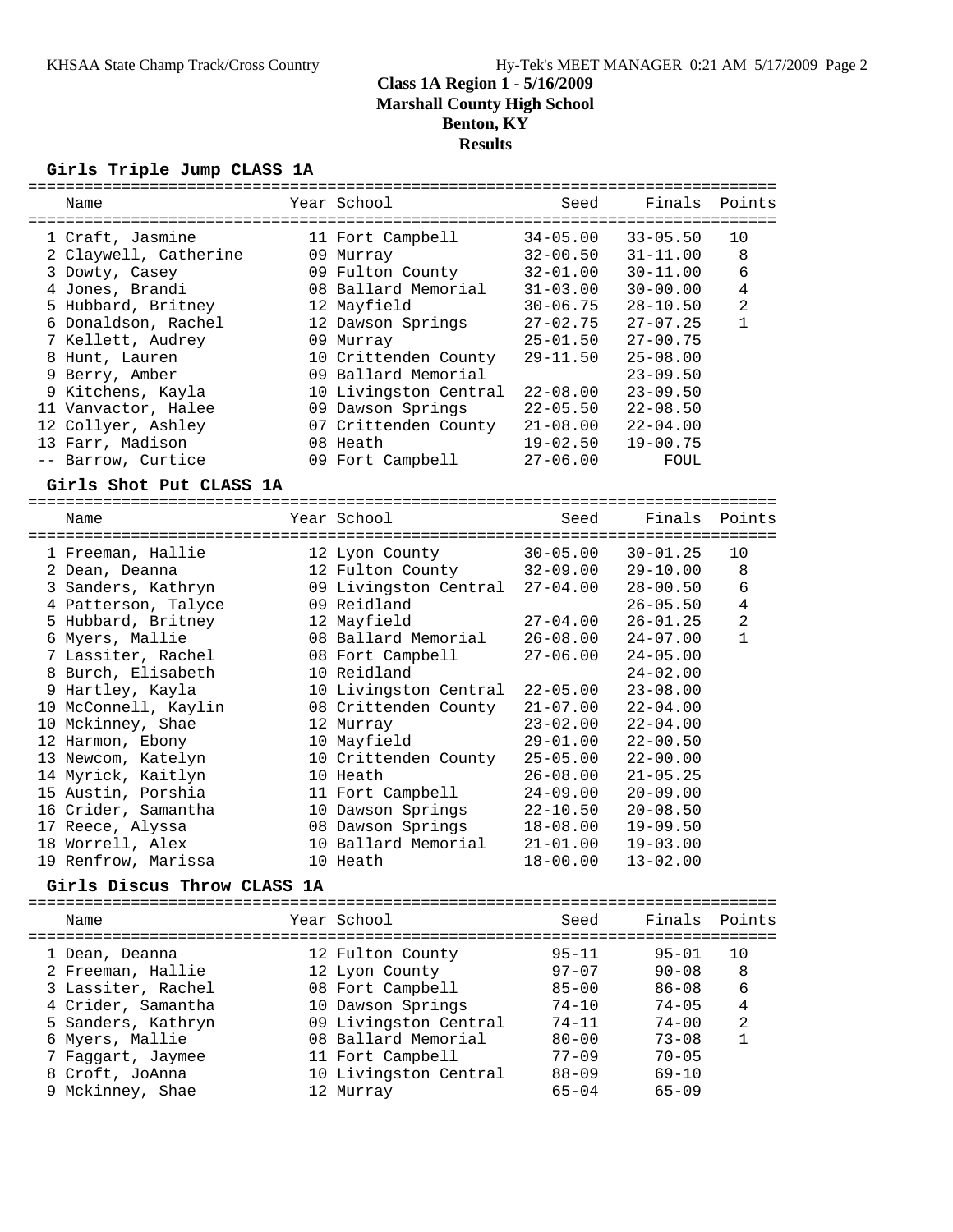### **....Girls Discus Throw CLASS 1A**

| 10 Harmon, Ebony     | 10 Mayfield          | $65 - 09$ | $64 - 03$ |
|----------------------|----------------------|-----------|-----------|
| 11 Simmons, Nicole   | 10 Mayfield          | $65 - 02$ | $63 - 08$ |
| 12 Newcom, Katelyn   | 10 Crittenden County | $62 - 10$ | $59 - 07$ |
| 13 Myrick, Kaitlyn   | 10 Heath             | $57 - 04$ | $55 - 09$ |
| 14 Reece, Alyssa     | 08 Dawson Springs    | $50 - 09$ | $55 - 06$ |
| 15 McConnell, Kaylin | 08 Crittenden County | $58 - 05$ | $55 - 01$ |
| 16 Noe, Kathleen     | 08 Russellville      | $57 - 05$ | $49 - 04$ |
| 17 Wiggins, Shelbi   | 07 Ballard Memorial  | $59 - 00$ | $48 - 08$ |
| 18 Renfrow, Marissa  | 10 Heath             | $37 - 08$ | $35 - 00$ |

### **Boys High Jump CLASS 1A**

================================================================================

| Name                                                                          | Year School                            | Seed        | Finals                  | Points         |            |
|-------------------------------------------------------------------------------|----------------------------------------|-------------|-------------------------|----------------|------------|
| 1 Powell, Lonnie               10 Fort Campbell           6-02.00     6-02.00 |                                        |             |                         | 10             |            |
| 2 Lockett, Jacquise 11 Fulton City 6-01.00 6-00.00                            |                                        |             |                         | 8              | $\circ$    |
| 3 Lassiter, Matt 11 Fort Campbell                                             |                                        |             | 5-10.00 J6-00.00        | 6              | XXO        |
| 4 Crabtree, Bobby 11 Ballard Memorial 6-00.00 5-10.00                         |                                        |             |                         | 4              |            |
| 5 Hill, Alex                                                                  | 10 Ballard Memorial                    |             | $5 - 10.00$ $5 - 08.00$ | $\overline{a}$ | $\Omega$   |
| 6 Yancey, Jordan                                                              | 09 Russellville                        | $5 - 08.00$ | J5-08.00                | $\mathbf{1}$   | XO         |
| 7 Holzer, Cody                                                                | 12 Crittenden County                   | 5-06.00     | $5 - 06.00$             |                |            |
| 8 Smith, Devon                                                                | 11 Murray                              | $5 - 04.00$ | $5 - 04.00$             |                |            |
| 8 Patton, Jacob 11 Dawson Springs                                             |                                        | $5 - 02.00$ | $5 - 04.00$             |                |            |
| 12 Murray<br>8 Jones, Aaron                                                   |                                        | 5-04.00     | $5 - 04.00$             |                |            |
| 11 Calloway, Quentin                                                          | 09 Russellville                        | $5 - 00.00$ | $5 - 02.00$             |                |            |
| 11 Miller, Trey                         09 Dawson Springs                     |                                        | $5 - 04.00$ | $5 - 02.00$             |                |            |
|                                                                               |                                        |             | $5 - 02.00$             |                |            |
| 14 Bradshaw, Clayton 08 Fulton County 5-01.00 4-10.00                         |                                        |             |                         |                |            |
| -- Spees, Austin                                                              | 09 St. Mary                            | $5 - 06.00$ | ΝH                      |                |            |
| -- Perdue, Aaron                                                              | 09 Lyon County 4-08.00                 |             | ΝH                      |                |            |
| Boys Pole Vault CLASS 1A                                                      | ====================================== |             |                         |                |            |
| Name                                                                          | <u>seed Seed Seed</u><br>Year School   |             | Finals Points           |                |            |
| 1 Orr, Michael                                                                | 11 Murray 11-06.00 11-06.00 10         |             |                         |                | $\circ$    |
| 2 Greer, Ryan                                                                 | 11 Murray 11-00.00 J11-06.00 8         |             |                         |                | <b>XXO</b> |

#### **Boys Long Jump CLASS 1A**

================================================================================

 3 Arreguin, Sam 09 Fort Campbell 8-06.00 8-06.00 6 -- Wells, Devon 12 Fort Campbell 7-00.00 NH

|  | Name               | Year School                     | Seed         | Finals       | Points         |
|--|--------------------|---------------------------------|--------------|--------------|----------------|
|  | 1 Bledsoe, Nathan  | 11 Ballard Memorial             | $21 - 05.00$ | $21 - 09.75$ | 10             |
|  | 2 Wiggins, Cody    | 12 Ballard Memorial             | $20 - 06.50$ | $21 - 03.00$ | 8              |
|  | 3 Tharp, Tra       | 11 Heath                        |              | $20 - 11.25$ | 6              |
|  | 4 Perdue, Timmy    | 11 Lyon County                  | $21 - 00.50$ | $20 - 10.00$ | 4              |
|  | 5 Powell, Lonnie   | 10 Fort Campbell                | $20 - 06.00$ | $20 - 03.50$ | $\overline{2}$ |
|  | 6 Holmes, Stevie   | 12 Mayfield                     | $19 - 07.00$ | $18 - 07.25$ | $\mathbf{1}$   |
|  | 7 Ervin, Jermaine  | 12 Fort Campbell                | $19 - 08.50$ | $18 - 06.00$ |                |
|  | 8 Broderick, Shane | 11 Todd County Central 17-09.75 |              | $18 - 04.00$ |                |
|  | 9 Lacy, Paul       | 11 Todd County Central 18-10.00 |              | $17 - 11.00$ |                |
|  | 10 Stone, Woody    | 11 Crittenden County 18-11.00   |              | $17 - 10.00$ |                |
|  |                    |                                 |              |              |                |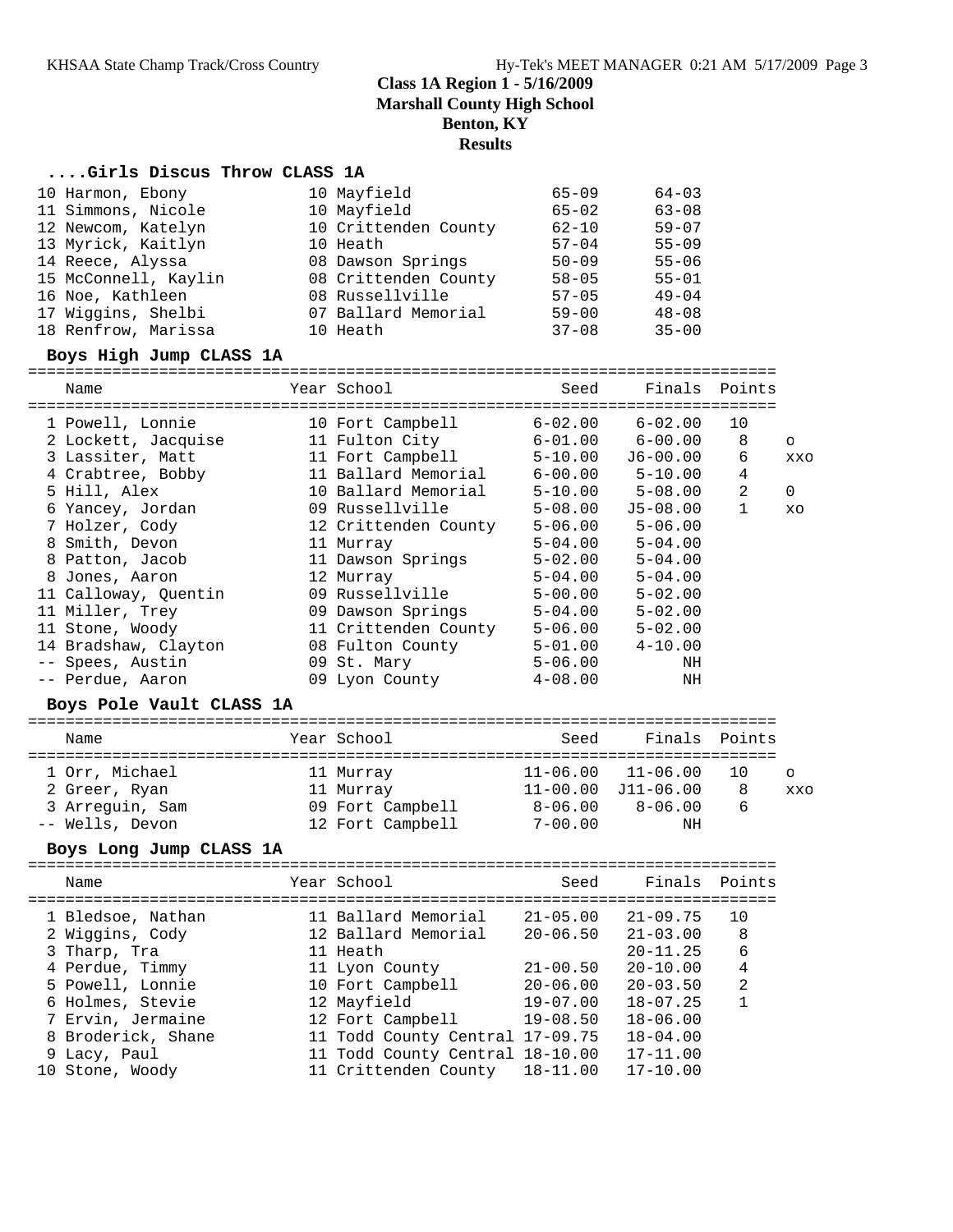### **....Boys Long Jump CLASS 1A**

| 11 Foederer, Chris   | 12 Fulton County      | $17 - 06.00$ | $17 - 06.00$ |
|----------------------|-----------------------|--------------|--------------|
| 12 Calloway, Quentin | 09 Russellville       | $15 - 10.00$ | $17 - 05.00$ |
| 13 Sydnor, Taylor    | 09 Russellville       | $15 - 01.00$ | $17 - 01.00$ |
| 14 Whatley, Garrick  | 11 Heath              | $18 - 03.00$ | $16 - 11.00$ |
| 15 Foriest, Stephen  | 11 Murray             | $16 - 03.00$ | $15 - 10.00$ |
| 16 Spees, Austin     | 09 St. Mary           | $17 - 01.00$ | $15 - 05.00$ |
| 17 Miller, Trey      | 09 Dawson Springs     | $15 - 09.00$ | $14 - 09.25$ |
| 18 Anderson, Adam    | 10 Livingston Central | $16 - 02.50$ | $14 - 08.00$ |
| 19 Smith, Devon      | 11 Murray             | $17 - 06.00$ | $13 - 05.50$ |
| 20 Smiley, Tristan   | 10 Dawson Springs     | $12 - 09.00$ | $13 - 05.00$ |
| 21 Wilson, Shaquon   | 08 Fulton County      | $14 - 10.00$ | $13 - 03.00$ |
| 22 Walker, Joseph    | 10 Livingston Central | $12 - 05.00$ | $12 - 10.50$ |

#### **Boys Triple Jump CLASS 1A**

================================================================================

| Name<br>================= | Year School           | Seed<br>====================== | Finals Points<br>=== |                |
|---------------------------|-----------------------|--------------------------------|----------------------|----------------|
| 1 Wiggins, Cody           | 12 Ballard Memorial   | 43-00.75                       | $44 - 05.00$         | 10             |
| 2 Perdue, Timmy           | 11 Lyon County        | $43 - 06.00$                   | $43 - 09.00$         | 8              |
| 3 Tharp, Tra              | 11 Heath              | $40 - 11.00$                   | $41 - 10.25$         | 6              |
| 4 Ervin, Jermaine         | 12 Fort Campbell      | $40 - 06.00$                   | $41 - 03.00$         | 4              |
| 5 Crank, Darien           | 11 Fort Campbell      | $38 - 03.50$                   | $39 - 01.00$         | $\overline{2}$ |
| 6 Mallory, Alex           | 10 Ballard Memorial   | $38 - 07.00$                   | $38 - 07.50$         | $\mathbf{1}$   |
| 7 Jones, Aaron            | 12 Murray             | $39 - 00.00$                   | $38 - 06.00$         |                |
| 8 Calloway, Quentin       | 09 Russellville       | 31-01.00                       | $37 - 07.50$         |                |
| 9 Bolen, Damien           | 10 Heath              | $36 - 07.50$                   | $37 - 04.00$         |                |
| 10 Smith, Devon           | 11 Murray             | 37-10.75                       | $36 - 09.00$         |                |
| 11 Sydnor, Taylor         | 09 Russellville       | 33-10.00                       | $35 - 03.00$         |                |
| 12 Dunham, Cody           | 12 Crittenden County  | $34 - 06.00$                   | $33 - 08.75$         |                |
| 13 Anderson, Adam         | 10 Livingston Central | $31 - 07.00$                   | $32 - 07.00$         |                |
| 14 Owen, Logan            | 11 Crittenden County  | $33 - 03.50$                   | $32 - 03.00$         |                |
| 15 Miller, Trey           | 09 Dawson Springs     | $33 - 05.00$                   | $31 - 07.50$         |                |
| 16 Perdue, Aaron          | 09 Lyon County        | $31 - 04.50$                   | $29 - 08.00$         |                |
| 17 Polk, LaDarrian        | 08 Fulton County      | $30 - 01.00$                   | $29 - 01.50$         |                |
| 18 Rowland, Aaron         | 10 Livingston Central | 27-08.00                       | $28 - 06.00$         |                |

#### **Boys Shot Put CLASS 1A**

================================================================================ Name Year School Seed Finals Points ================================================================================ 1 Topps, Anthony 11 Fort Campbell 43-03.50 45-03.00 10 2 Deese, Matt 10 Murray 40-02.00 43-04.00 8 3 Hoskins, Cody 11 Ballard Memorial 41-09.50 42-03.25 6 4 King, Victor 11 Fulton County 44-02.00 40-07.00 4 5 Myers, Nathan 09 Ballard Memorial 40-00.00 39-11.50 2 6 Banderas, Anthony 10 Murray 36-04.00 39-03.00 1 7 Parrot, Carlos 10 Mayfield 37-05.00 37-00.25 8 McCormick, Jeremy 10 Lyon County 36-04.00 35-07.75 9 Kell, Chris 12 Reidland 33-10.50 10 Bright, Spencer 11 Heath 35-03.50 33-04.75 11 Freeman, Andrew 10 Crittenden County 36-06.00 33-01.25 12 Goodman, Jacob 12 Fulton County 36-05.00 32-10.75 13 Heathcott, Tyler 12 Mayfield 36-08.50 32-03.00 14 Frazier, Jared 10 Heath 31-11.00 31-08.00